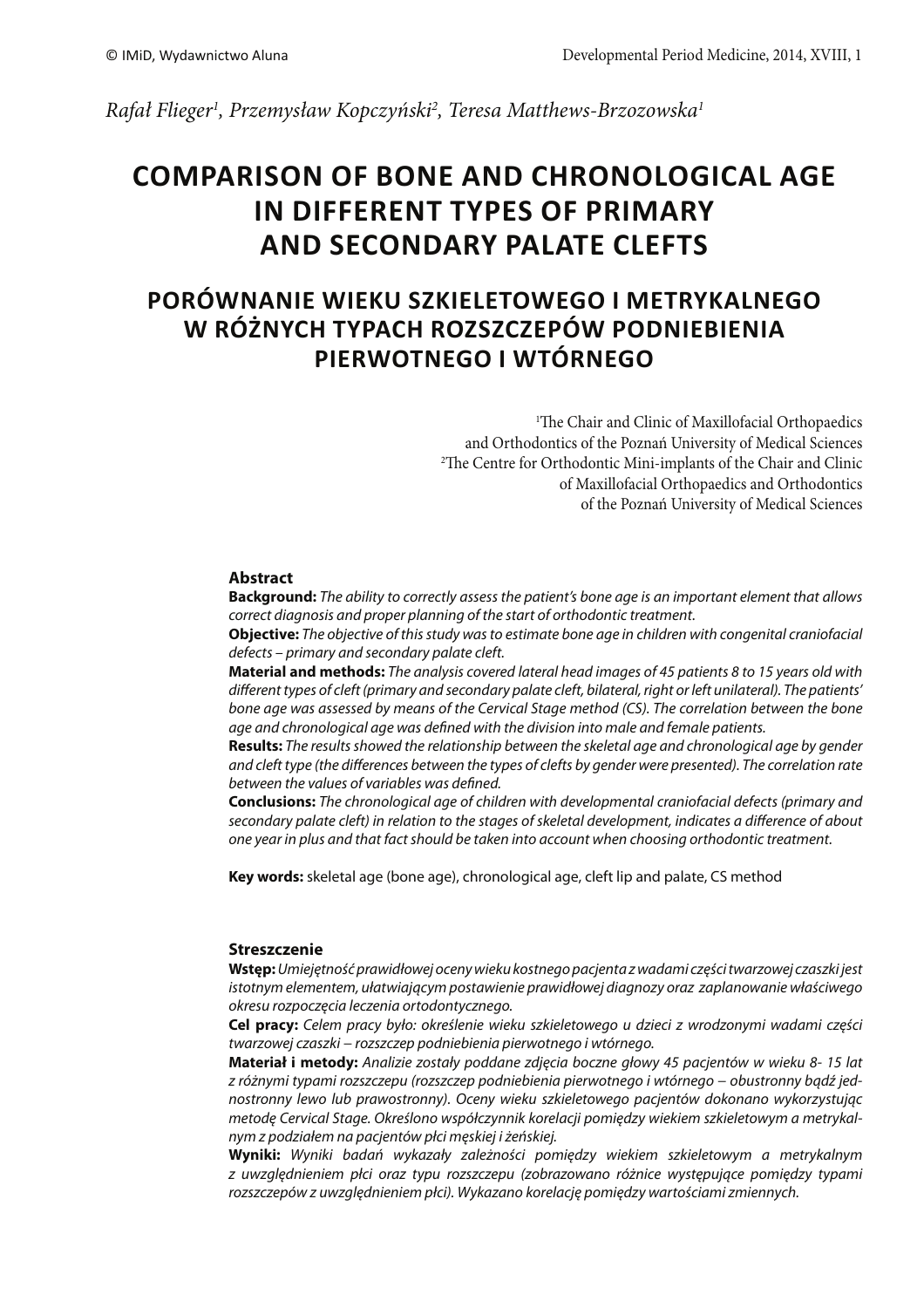**Wnioski:** Wiek metrykalny dzieci z wadami rozwojowymi części twarzowej czaszki – rozszczep podniebienia pierwotnego i wtórnego w odniesieniu do faz rozwoju szkieletowego wykazuje różnicę około 1 roku in plus, zatem wybór metody leczenia ortodontycznego powinien uwzględniać wiek szkieletowy.

**Słowa kluczowe:** wiek szkieletowy, wiek metrykalny, rozszczep wargi i podniebienia, metoda CS

DEV. PERIOD MED., 2014, XVIII, 1, 75-78

#### INTRODUCTION

In 1972, Lamparski, in the course of his cervical vertebrae development studies, described his own method of defining the skeletal maturity of the cervical vertebrae, i.e. Cervical Vertebrae Maturation (CVM), and identified six stages of skeletal maturity characteristic for subsequent stages of maturation (1). In 1995, Hassel and Farman discovered that using a thyroid protective collar when taking lateral head radiographs restricted the full view of the cervical spine. Therefore they developed a new CVM index which evaluated only 3 vertebrae: C2, C3 and C4. The authors found that changes in the shape of the vertebrae (concavity of the inferior border and height) may be helpful in defining the bone age and predicting the growth potential (2). Franchi et al modified that method and named it CS – Cervical Stage (3, 4, 5).

The ability to correctly predict the peak mandibular growth and, therefore, the growth potential of the mandible, is a vital factor allowing to take effective actions related to a relevant treatment protocol, e.g. concerning patients with craniofacial cleft disorders (6).

#### OBJECTIVE OF THE STUDY

The authors attempted to define the skeletal age in children with congenital craniofacial defects, i.e. primary and secondary palate cleft.

#### MATERIAL AND METHODS

The analysis covered lateral head images of 45 patients 8 to 15 years old with different types of cleft (primary and secondary palate cleft, bilateral, right or left unilateral). The bone age of the patients was assessed by means of the Cervical Stage method and with the use of the lateral radiographs:

**CS1** − inferior borders of the C2 and C3 bodies are flat, C3 and C4 are trapezoidal; the peak in mandibular growth will occur in 2 years.

**CS2** − concavity appears at the inferior border of the C2 body, C2 and C3 are trapezoid in shape; the peak in mandibular growth will occur in a year.

**CS3** − concavities are present at the inferior borders of C2 and C3 bodies, the C2 and C3 bodies are rectangular horizontal in shape; the peak in mandibular growth will last over the next year.

**CS4** − concavities are present at all the lower borders of C2, C3 and C4 bodies; C3 and C4 are rectangular horizontal; the peak in mandibular growth occurred 1-2 years before that stage.

**CS5** − concavities are present at the C2, C3 and C4 bodies; C3 or C4 is square in shape; the peak in mandibular growth ended a year before that stage.

**CS6 −** concavities at the C2, C3 and C4 bodies are evident; C3 or C4 is rectangular horizontal in shape; the peak in mandibular growth ended two years before that stage.

The correlation between the bone age and chronological age was defined with the division into male and female patients.

#### RESULTS

Based on the analysis of 45 lateral head radiographs of patients with primary and secondary palate clefts, the bilateral primary and secondary palate cleft (RCO) was identified in 13 patients (10 boys and 3 girls), the right primary and secondary palate cleft (RCP) in 14 patients (5 boys and 9 girls), the left primary and secondary palate cleft (RCL) in 18 patients (11 boys and 7 girls). (tab. I, II.)

Among 45 analysed lateral head radiographs of the patients with primary and secondary palate clefts, 12 patients at the average age of 10 years and 4 months were in stage CS3 as regards the skeletal development and 6 patients at the average age of 14 years and 2 months were in stage CS5. No stage CS6 of the skeletal development was recorded in any of the patients with primary and secondary palate cleft (tab. III).

The correlation rate between the skeletal age and chronological age in patients with complete bilateral cleft was 0.9 (p<0.05), 0.7 (p<0.05) in patients with complete

Table I. The number of male and female patients with a particular type of primary and secondary palate cleft.

*Tabela I. Liczba pacjentów płci męskiej i żeńskiej z określonym typem rozszczepu podniebienia pierwotnego i wtórnego.*

| Cleft type<br>Typ rozszczepu             | Male<br>М | Female<br>Κ | Sum<br>Suma |
|------------------------------------------|-----------|-------------|-------------|
| RCO - Total<br><b>Bilateral Cleft</b>    | 10        | 3           | 13          |
| $RCP - Total$<br><b>Right Hand Cleft</b> | 5         | q           | 14          |
| RCL-Total<br>Left Hand Cleft             | 11        |             | 18          |
| Total<br>Ogół                            | 26        | 19          | 45          |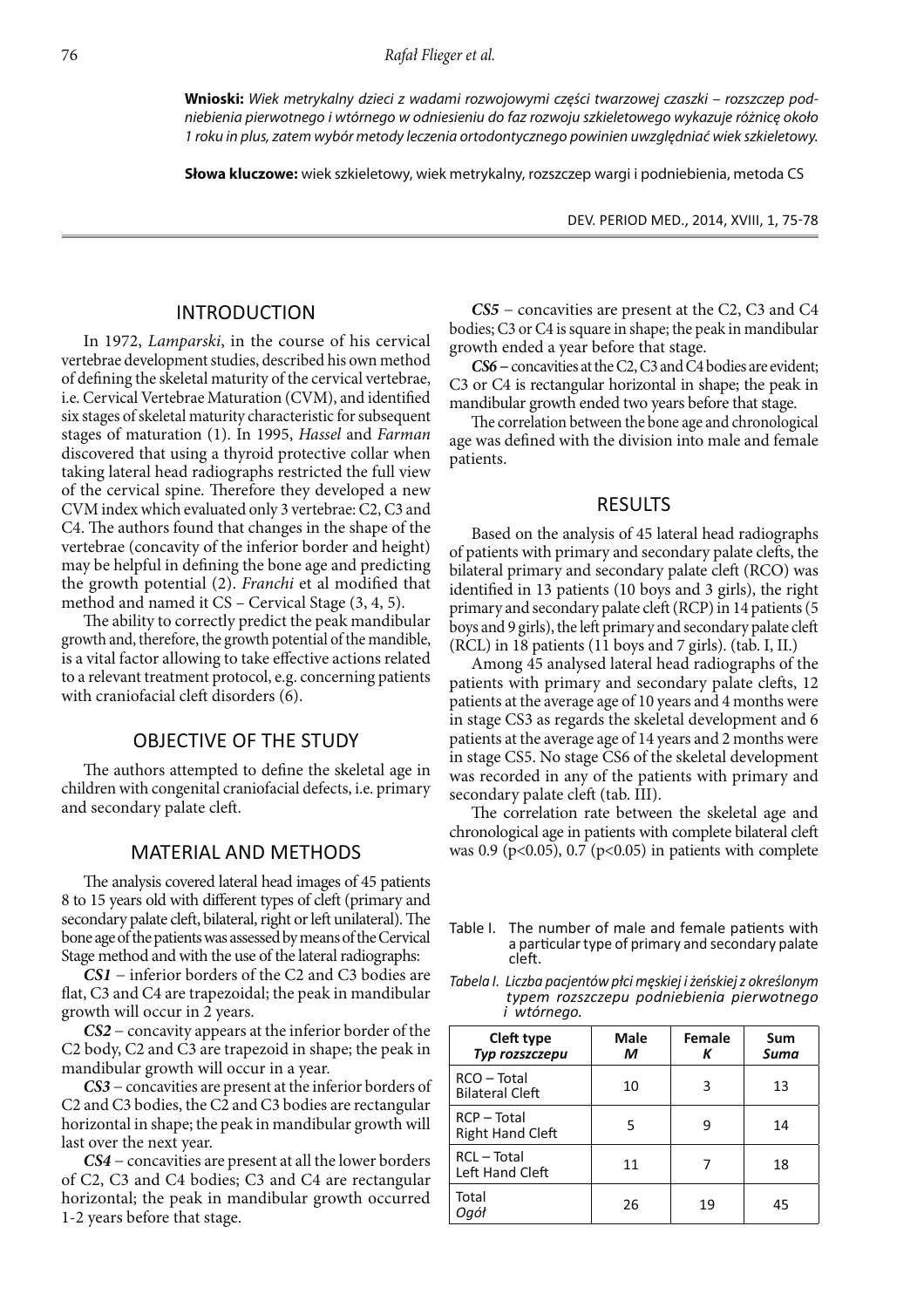- Table II. The chronological age and stages of skeletal development in patients with primary and secondary palate clefts.
- *Tabela II. Wiek metrykalny oraz stadia rozwoju szkieletowego u pacjentów z rozszczepami podniebienia pierwotnego i wtórnego.*

| Age of patients with cleft<br>Wiek pacjentów<br>z rozszczepem |     | <b>Stages of skeletal</b><br>development<br>Stadia rozwoju<br>szkieletowego |    |
|---------------------------------------------------------------|-----|-----------------------------------------------------------------------------|----|
| average<br>średnia                                            | SD  | CS                                                                          | N  |
| 9.4                                                           | 2.2 | CS <sub>1</sub>                                                             | 8  |
| 10.2                                                          | 1.6 | CS <sub>2</sub>                                                             | 10 |
| 10.4                                                          | 1.3 | CS <sub>3</sub>                                                             | 12 |
| 13.6                                                          | 1.3 | CS <sub>4</sub>                                                             | 9  |
| 14.2                                                          | 1.2 | CS <sub>5</sub>                                                             | 6  |
|                                                               |     | CS6                                                                         |    |

- Table III. Correlation between skeletal and chronological age in all patients with different types of primary and secondary palate cleft.
- *Tabela III. Korelacja pomiędzy wiekiem szkieletowym a metrykalnym u wszystkich pacjentów z różnymi typami rozszczepu podniebienia pierwotnego i wtórnego.*

| Cleft type<br><b>Typ rozszczepu</b>      | Bone vs. Chronological age<br>Wiek szkieletowy<br>vs metrykalny |        |
|------------------------------------------|-----------------------------------------------------------------|--------|
| RCO - Total<br><b>Bilateral Cleft</b>    | 0.9                                                             | p<0.05 |
| $RCP - Total$<br><b>Right Hand Cleft</b> | 0.7                                                             | p<0.05 |
| RCL - Total<br>Left Hand Cleft           | 0.6                                                             | p<0.05 |
| TRHC or TLHC<br><b>RCP lub RCL</b>       | 0.7                                                             | p<0.05 |
| All Clefts<br>Wszystkie rozszczepy       | 0.7                                                             | p<0.05 |

right unilateral cleft,  $0.6$  (p<0.05) in patients with complete left unilateral cleft,  $0.7$  (p<0.05) in patients with complete right or left unilateral cleft. The correlation rate for the entire group of patients with clefts was  $0.7$  (p<0.05) (tab. IV).

The correlation rate between the skeletal age and chronological age in boys with complete bilateral cleft was 0.9 (p<0.05), 0.7 (p<0.05) in boys with complete left unilateral cleft and  $0.6$  (p<0.05) in boys with complete right or left unilateral cleft. The correlation rate for boys with all types of clefts was  $0.7$  (p<0.05) (tab. V).

The correlation rate between the skeletal age and chronological age in girls with complete left unilateral cleft was 0.8 ( $p$ <0.05) and 0.6 ( $p$ <0.05) in girls with complete right or left unilateral cleft. The correlation rate for girls with all types of clefts was  $0.7$  (p<0.05).

- Table IV. Correlation between skeletal and chronologic age in male patients with different types of primary and secondary palete cleft.
- *Tabela IV. Korelacja pomiędzy wiekiem metrykalnym a szkieletowym u pacjentów płci męskiej z różnymi typami rozszczepów podniebienia pierwotnego i wtórnego.*

| Cleft type<br>Typ rozszczepu             | Bone vs. Chronological age<br>among boys<br>Wiek szkieletowy<br>vs metrykalny u chłopców |        |
|------------------------------------------|------------------------------------------------------------------------------------------|--------|
| RCO - Total<br><b>Bilateral Cleft</b>    | 0.9                                                                                      | p<0.05 |
| $RCP - Total$<br><b>Right Hand Cleft</b> | 0.8                                                                                      | ns     |
| RCL-Total<br>Left Hand Cleft             | 0.7                                                                                      | p<0.05 |
| TRHC or TLHC<br><b>RCP lub RCL</b>       | 0.6                                                                                      | p<0.05 |
| All Clefts<br>Wszystkie rozszczepy       | 0.7                                                                                      | p<0.05 |

- Table V. Correlation between skeletal and chronological age in female patients with different types of primary and secondary palete cleft.
- *Tabela V. Korelacja pomiędzy wiekiem metrykalnym a szkieletowym u pacjentów płci żeńskiej z różnymi typami rozszczepów podniebienia pierwotnego i wtórnego.*

| Cleft type<br><b>Typ rozszczepu</b>      | Bone vs. Chronological age<br>among girls<br><b>Wiek szkieletowy</b><br>vs metrykalny u dziewcząt |                                  |
|------------------------------------------|---------------------------------------------------------------------------------------------------|----------------------------------|
| RCO - Total<br><b>Bilateral Cleft</b>    | 1.0                                                                                               | small numbers<br>mała liczebność |
| $RCP - Total$<br><b>Right Hand Cleft</b> | 0.7                                                                                               | ns                               |
| RCL - Total<br>Left Hand Cleft           | 0.8                                                                                               | p<0.05                           |
| TRHC or TLHC<br><b>RCP lub RCL</b>       | 0.6                                                                                               | p<0.05                           |
| All Clefts<br>Wszystkie rozszczepy       | 0.7                                                                                               | p<0.05                           |

#### **DISCUSSION**

The conducted study indicates differences between the skeletal age and chronological age in the examined patients. Development appraisal methods comprise: standard tables as biological reference systems, percentile grids, proportion indices, e.g. Quetelet's index, BMI index, morphograms, body composition indices including LBM (Lean Body Mass), BIA (Biological Impendence Analysis) and biological age assessment covering the skeletal age and development of sexual traits  $(7, 8)$ . The authors found the chronological age to be the least accurate manner to assess the peak growth. On the other hand, appearance of the secondary sexual traits, analysis of the teeth mineralisation degree